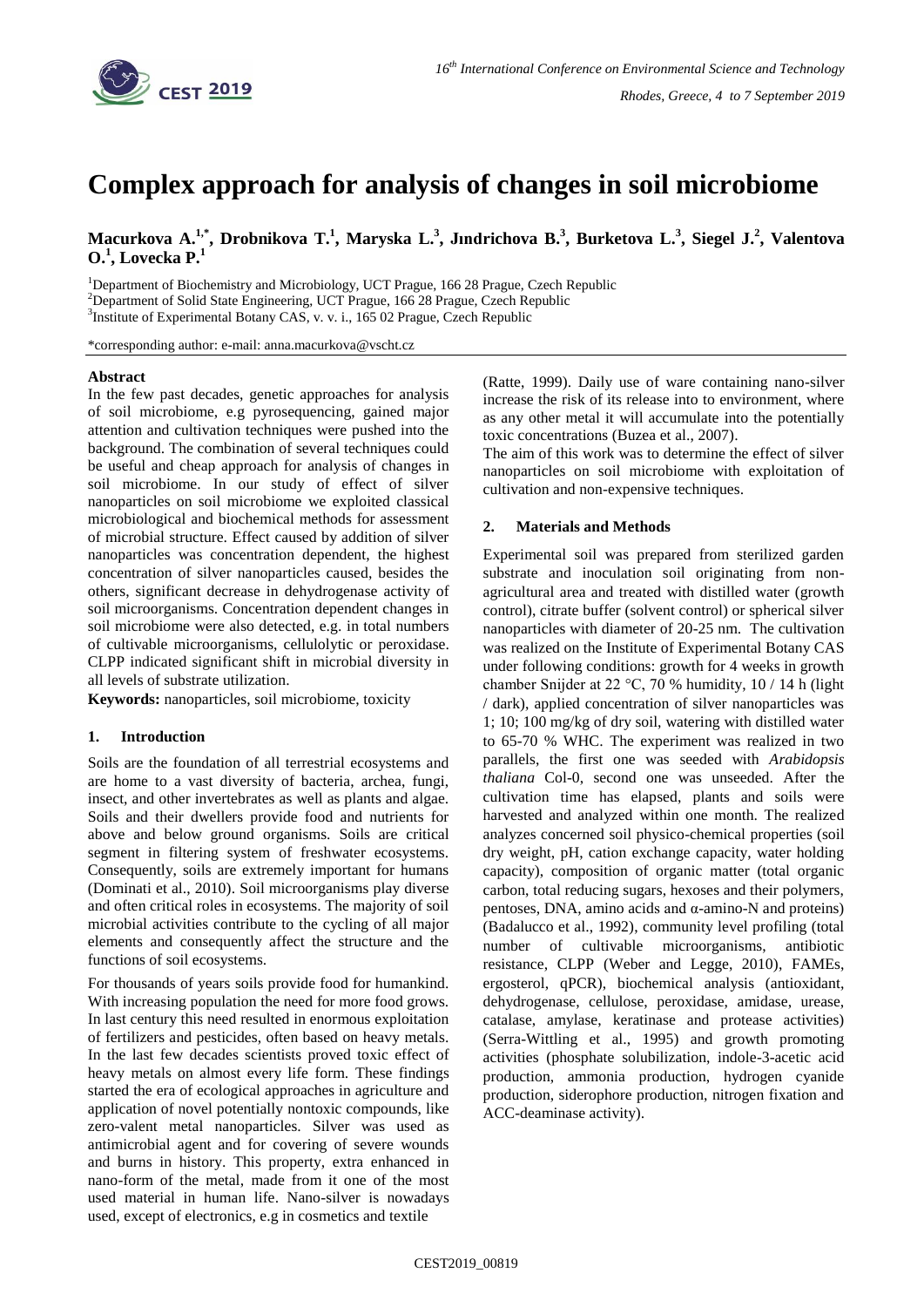# **3. Results**

# *3.1. Composition of organic matter*

Analysis of composition of organic matter is useful in determination of quantity of soil microbiome. In our study this analysis did not demonstrate any changes between samples, which could indicated that possible changes are in structure not in amount of soil microbiome.

# *3.2. Community level profiling*

Determination of antimicrobial resistance with a spectrum of antibiotics indicated concentration dependent shift of soil microbiome in different bacterial groups. Determination of ability to utilize ecologically important substrates, i.e CLPP indicated significant shift in microbial diversity in both seeded and unseeded soils in all levels of substrate utilization (Figure 1).



**Figure 1.** Ability of utilization of different carbon substrate class. Ag 1; 10; 100 - treatment with AgNPs - 1; 10; 100 mg/kg soil; CW - growth control; CB - solvent control; Start - original soil.  $\alpha=0.05$ .

#### *3.3. Biochemical analysis*

Determination of enzymatic activity indicated the shift of microbial community in the favor of microorganisms capable to utilize polymeric substrates (Figure 2). Determination of peroxidase activity showed higher production of peroxidases in the highest NPs concentration treatment, which indicates generating of oxidative stress Figure 3).



**Figure 2.** Activity of cellulases expressed as concentration of glucose cleaved from carboxymethylcellulose. Ag 1; 10; 100 - treatment with AgNPs - 1; 10; 100 mg/kg soil; CW - growth control; CB - solvent control; Start - original soil.  $\alpha = 0.05$ .



**Figure 3.** Concentration of peroxidases expressed as horse radish peroxidase. Ag 1; 10; 100 - treatment with AgNPs - 1; 10; 100 mg/kg soil; CW - growth control; CB - solvent control; Start - original soil.  $\alpha = 0.05$ .

## *3.4. qPRC*

With quantitative PCR were followed changes on phylogenetic level of soil microorganisms. This analysis clearly proved concentration dependent shift in relative abundance of bacteria and fungi. Analysis of abundance of individual bacterial and fungal phyla showed again concentration dependent shift in the favor of Betaproteobacteria and Bacteroidetes and Ascomycota, usually at the expense of other followed phyla.

# **4. Conclusions**

Cultivation techniques indicated changes in soil microbiome on qualitative level. Genetic and analytic approaches clarify these changes group and phylum levels.

# **Acknowledgement**

Authors would like to thank FV 20666 and GA ČR 17- 10907S for financial support.

## **References**

Badalucco, L., Gelsomino, A., Dell'Orco, S., Grego, S., and Nannipieri, P. (1992). Biochemical characterization of soil organic compounds extracted by 0.5 m K2SO4 before and after chloroform fumigation. *Soil Biology and Biochemistry* **24**, 569-578.

Buzea, C., Pacheco, II, and Robbie, K. (2007). Nanomaterials and nanoparticles: sources and toxicity. *Biointerphases* **2**, Mr17-71.

Dominati, E., Patterson, M., and Mackay, A. (2010). A framework for classifying and quantifying the natural capital and ecosystem services of soils. *Ecological Economics* **69**, 1858-1868.

Ratte, H. T. (1999). Bioaccumulation and toxicity of silver compounds: A review. *Environmental Toxicology and Chemistry* **18**, 89-108.

Serra-Wittling, C., Houot, S., and Barriuso, E. (1995). Soil enzymatic response to addition of municipal solid-waste compost. *Biology and Fertility of Soils* **20**, 226-236.

Weber, K. P., and Legge, R. L. (2010). Community-Level Physiological Profiling. *In* "Bioremediation: Methods and Protocols" (S. P. Cummings, ed.), pp. 263- 281. Humana Press, Totowa, NJ.